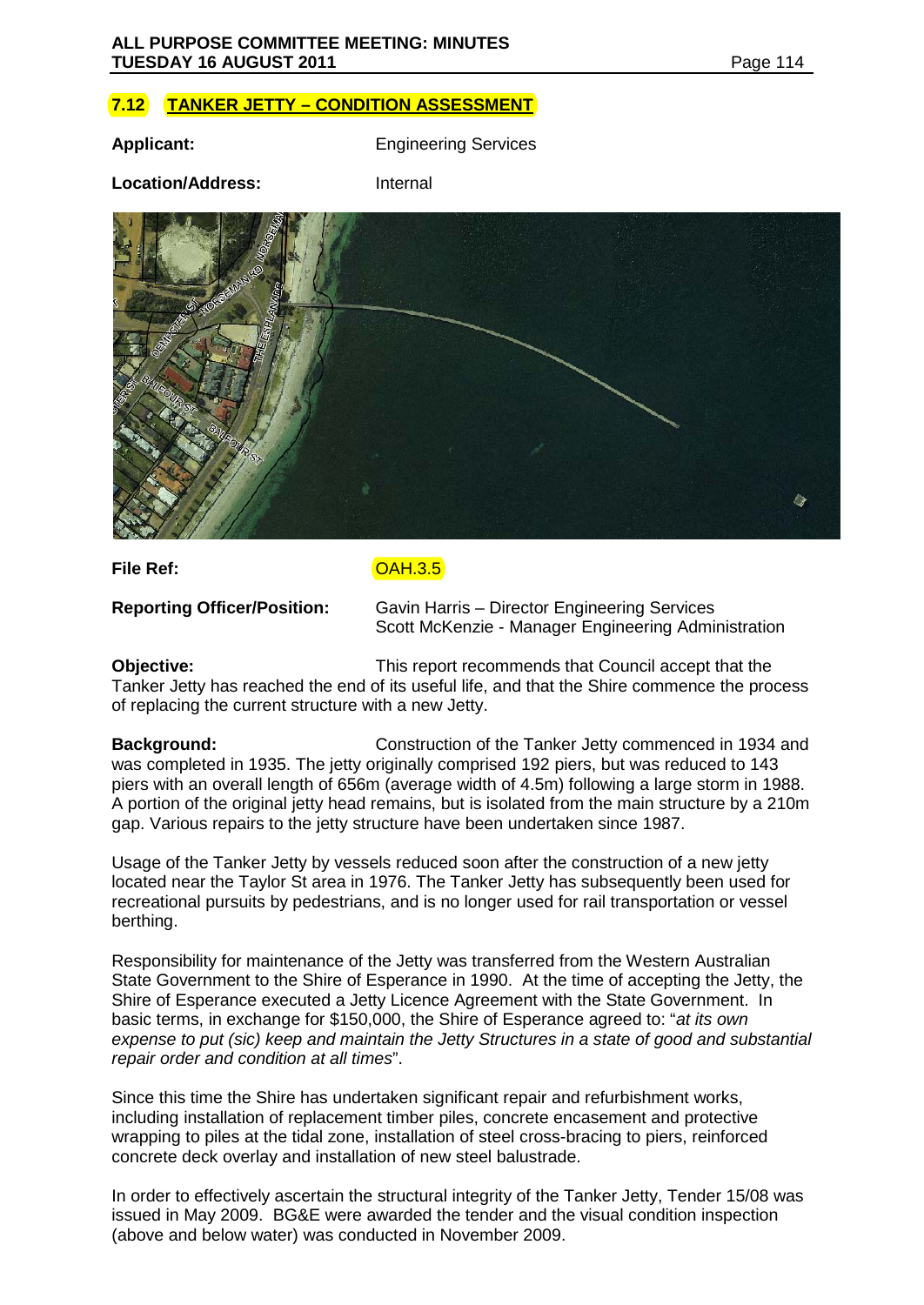Once BG&E commenced the loading calculations, it was realised that a new Wave Study was required that targeted the Esperance Bay specifically.

To this end, ITQ 06/09 was issued in March 2010. The successful company was JFA & Associates. They undertook to prepare a digital model of the Esperance Bay and using data from wave buoys at various locations throughout Esperance Bay and the surrounding ocean have calculated the force transferred onto the Jetty with regard to various wave events, ranging from a 1 in 1 year event to a 1 in 200 year event.

Australian Standards dictate that a new Jetty should be designed to handle the forces generated by a 1 in 200 year wave event.

Structural analysis of the existing jetty structure indicates that it is suitable for ongoing pedestrian usage only in the short term, subject to remedial works to specific elements identified as deficient and control of crowding. The jetty capacity is not adequate to achieve compliance with the relevant Australian Standards for publicly accessible facilities which are subject to crowd loadings, and for this reason its suitability for ongoing access can only be considered short-term (up to 3 years) subject to future re-assessment of structural condition and risk of over-loading.

During the Special Meeting on Monday, 11<sup>th</sup> July 2011, Council resolved as follows;

### *SO177-1646*

*That Council;*

- *1. Receives the Esperance Tanker Jetty Structural Analysis Report as presented.*
- *2. Requests the CEO prepare and present to Council a policy on the use of, and access to the Tanker Jetty once the LGIS Risk Assessment report is received.*

Attachment/s: Attachment A - BG&E Indicative Costing Attachment B - BG&E Jetty Cross Sections

**Officer's Comment:** Contained within the Tanker Jetty Condition Assessment Agenda item for the July 2011 Special meeting was specific information relating to the structural integrity of the Tanker Jetty.

Following on from the Public Meeting held on 11<sup>th</sup> July 2011, this item is being represented to Council to allow further discussion on the future direction for staff to progress with regard to the Tanker Jetty.

The public meeting was attended by approximately 40 people and while a range of issues were discussed concerning the jetty the main issue expressed was that it is important to Esperance that a jetty is maintained in the bay into the future. Whether it is the existing structure or a new structure was not of a concern, only that there was a jetty.

Following the meeting the Director Engineering Services asked a series of questions to the Department of Transport in regards to possible funding and design issues. Their response was as follows –

## **Under what conditions would DoT fund a new jetty?**

*DoT would not normally fund a jetty unless it is within a DoT managed boat harbour, being a DoT asset. The Esperance Tanker Jetty (ETJ) is located within the Port Authority area and is not intended for vessel use. DoT has no budget allocation to consider the requested funding contribution.* 

*DoT also administers the Recreational Boating Facilities Scheme (RBFS), which can provide some funding to Local Government Authorities to improve recreational boating facilities within their district. The Esperance Tanker Jetty would probably not be eligible for funding under the scheme as it would have to be available for use by recreational vessels and could not be used mainly as a fishing platform or recreational walkway.*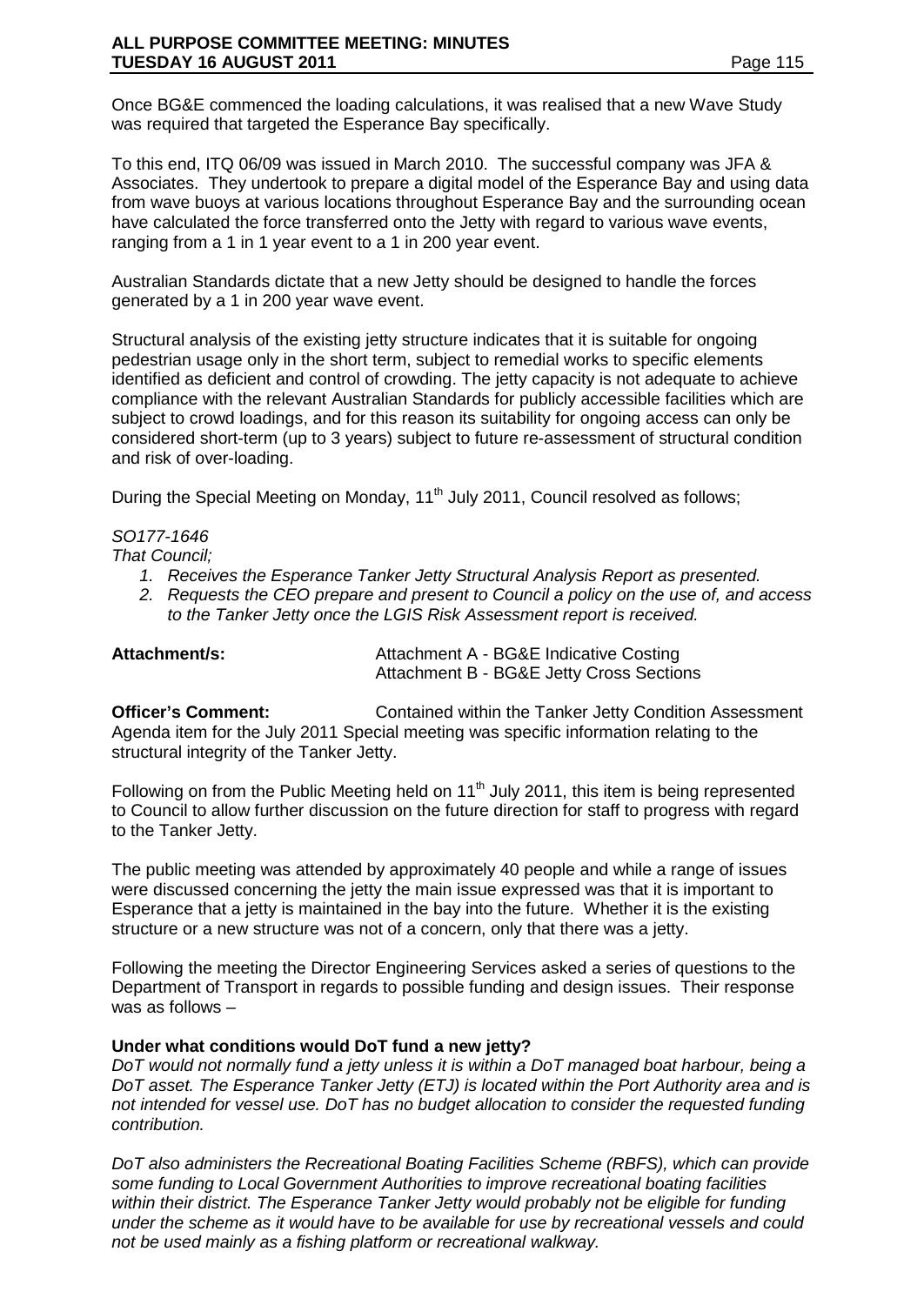*The RBFS grant invitation round is expected to be advertised in the last quarter of 2011.* 

## **1. Would DoT consider funding the refurbishment of an existing jetty structure?**

*A future funding contribution could only be considered under the circumstances noted in Question 1. It is also noted that the Shire of Esperance holds a Jetty Licence for the Esperance Tanker Jetty and it is responsible for the restoration and repair of the jetty.* 

#### **2. If DoT funded the construction of a new jetty (such as Busselton) what were the minimum requirements for the design on the new structure?**

*Funding for the recent reconstruction of the Busselton Timber Jetty was not from DoT. However, DoT engineers did assist with the design assessment. As with all jetties, plans would be certified by qualified engineer with maritime experience, would meet relevant Australian Standards and be fit for purpose.*

**3. Confirm what other jetties DoT may have funded besides Busselton (our understanding is that Carnarvon and Rockingham have had funding for new jetties)?** *The majority of funding for the Carnarvon Jetty restoration works was from Federal and State grant schemes not involving DoT, as was the case for Busselton.* 

*In recent times the Shire of Dandaragan was successful in obtaining a Royalties for Regions Grant to assist with the construction of a new recreational (non boating) jetty at Jurien Bay with DoT contributing some funding to enable the Shire to remove two old private jetties that required removal.*

*The Rockingham Jetty received some funding from DoT, as DoT was an equal licensee with the City of Rockingham. The City of Rockingham now has full ownership of the jetty.*

*Royalties for Regions and Tourism Grants may be an avenue for the Shire of Esperance to explore, given the Jetty is mainly used as a pedestrian walkway and viewing/fishing platform for tourism and community uses.*

With reference to the comments in item 2 above the Jetty Licence states –

"*the requirement for the Shire to prepare and submit to the Minister for approval a written detailed program of the work proposed to be carried out by the Shire to fully restore the Jetty Structures to a state of good, safe and substantial repair, order and condition*"

and

Provisions that, after the execution of the Jetty Licence, the State Government "*shall not be responsible or liable to bear or contribute to any costs of the restoration, repair or maintenance of the Jetty Structures or any part thereof and all such costs shall hereafter be borne and paid by the shire*..."

Taking into account the comments from the Department of Transport, the existing Jetty Licence, the community meeting and the recommendations from the Esperance Tanker Jetty Structural Assessment report, officers believe the best option for the future of a jetty structure in Esperance is for the replacement of the existing timber structure, that has reached the end of its useful life, with a new structure designed and built to current Australian Standards.

There is historical data that the State Government has supplied funds to undertake the construction of new jetties, particularly when old jetties have reached the end of their useful life, with the minimum requirement being that the new structure is built to current Australian standards. It also appears that once the new structure has been built that the ongoing maintenance and renewal costs into the future are the sole responsibility of the local government.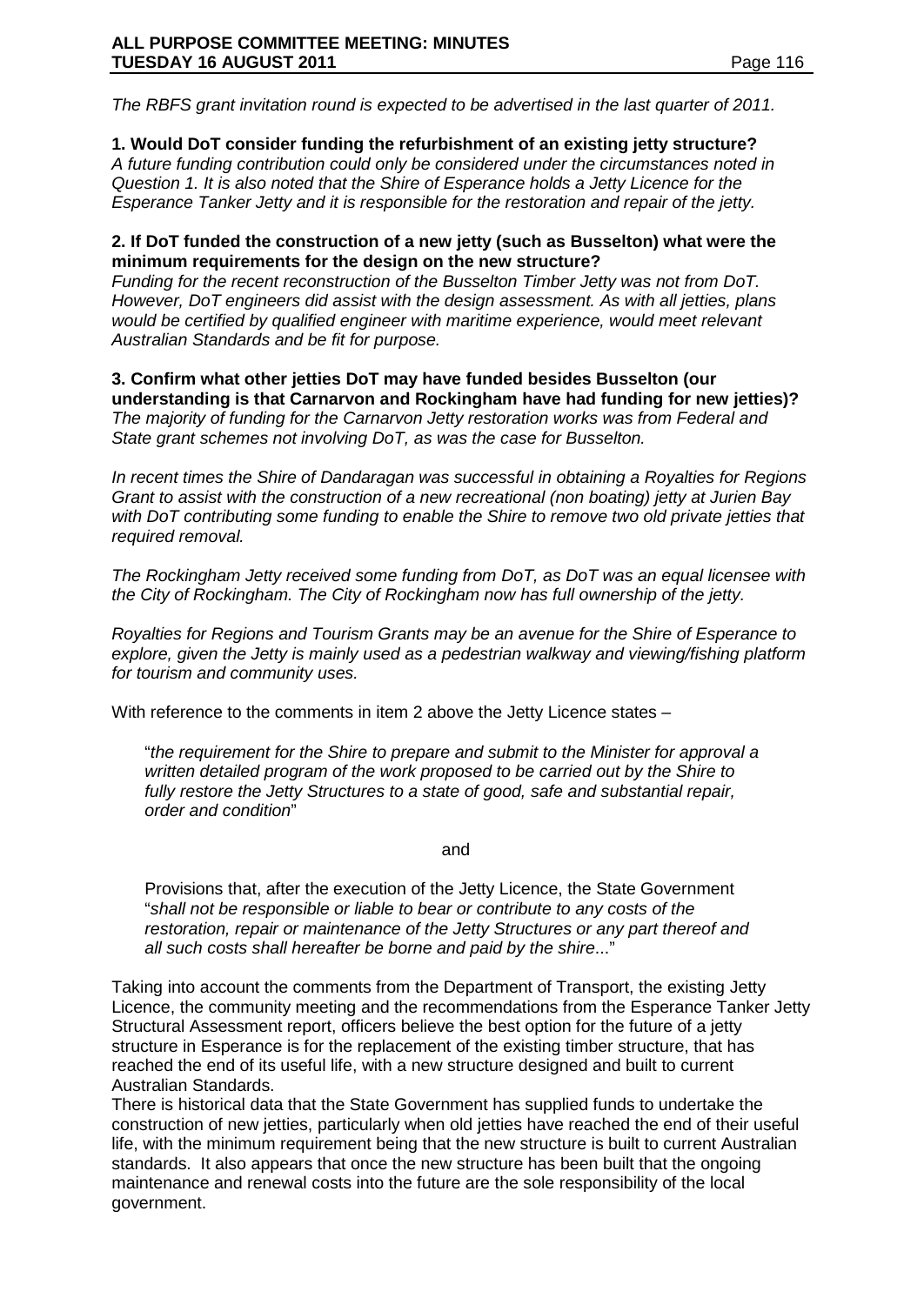The other issue that drives the need for Council to determine the direction it wishes to take with the Tanker Jetty is the Esperance Foreshore Protection and Enhancement Project which will see the construction of a headland around the first 80m of the existing jetty. Should funding become available for this project a determination of the future of the Jetty will be required.

The recommendation outlines an action plan to ensure that a replacement structure is built as soon as possible.

BG&E have prepared an indicative costing, for the jetty structure only, based on a similar build to the Busselton Jetty and escalated to today's cost. The attached costing shows approximately \$14.558M for the demolition of the existing structure and construction of a new jetty structure. The costing excludes a number of issues such as demolition of the first 80m and excluding any other features such as lighting, water level platforms etc and is based on a similar structural design to the Busselton Jetty. An actual construction cost for a new Jetty can only be finalised once a preliminary design is undertaken, following public consultation.

In regards to the option of refurbishment of the existing Jetty infrastructure officers have been unable to obtain a cost estimate due to the complex nature of costing a refurbishment. Unlike a replacement that can be based on unit rates refurbishment is unique to each structure. An experienced operator would need to review the condition assessment document to determine the extent of elements that need to be replaced and then source appropriate material and then determine cost of replacement. Industry experience indicates that refurbishment costs are generally higher than replacement costs

If Council wishes to compare a cost of refurbishment against a cost to replace then officers would need to seek an experienced operator to obtain an indicative cost. Estimates indicate this would take approximately 6-8 weeks to cost.

**Consultation:** Public Consultation was undertaken during the Public Meeting held on Monday, 11<sup>th</sup> July 2011 at the Civic Centre with approximately 40 members of the public. The general feeling of the community members in attendance was that would like a structure (jetty) in place, but not necessarily the same style of structure.

## **Strategic Implications:** Strategic Action Plan 2007-2027

*Heritage - Endeavour to preserve and protect heritage structures in the Shire of Esperance.* 18. Support the investigation and implementation of strategies to assist in the preservation of the Tanker Jetty.

a) Build a reserve fund for Tanker Jetty Preservation and seek government funding assistance towards its refurbishment and maintenance.

b) Support options for the generations of funds for jetty preservation (eg businesses on the jetty, bequests).

c) Endeavour to raise community awareness and support of the need to undertake major preservation work in the near future.

**Statutory Implications:** The Tanker Jetty is a permanently listed site (register number 831) on the State Register of Heritage Places. Any works proposed on or to the Jetty are to be referred to the Office of Heritage for comment and approval.

The proposal to build a new jetty would need to be referred to the Office of Heritage. As it maybe for the demolition of the jetty, the Office of Heritage Development Committee will need to discuss the matter and provide the Shire with its advice (the Development Committee meet every fourth Tuesday of the month (except in December)). In order to assist the Development Committee, the Shire should provide all necessary information to gain a better understanding of the current condition of the jetty, the proposed new jetty and its design (if available) or the concept plan. A Heritage Impact Statement prepared by a heritage consultant must accompany the proposed works.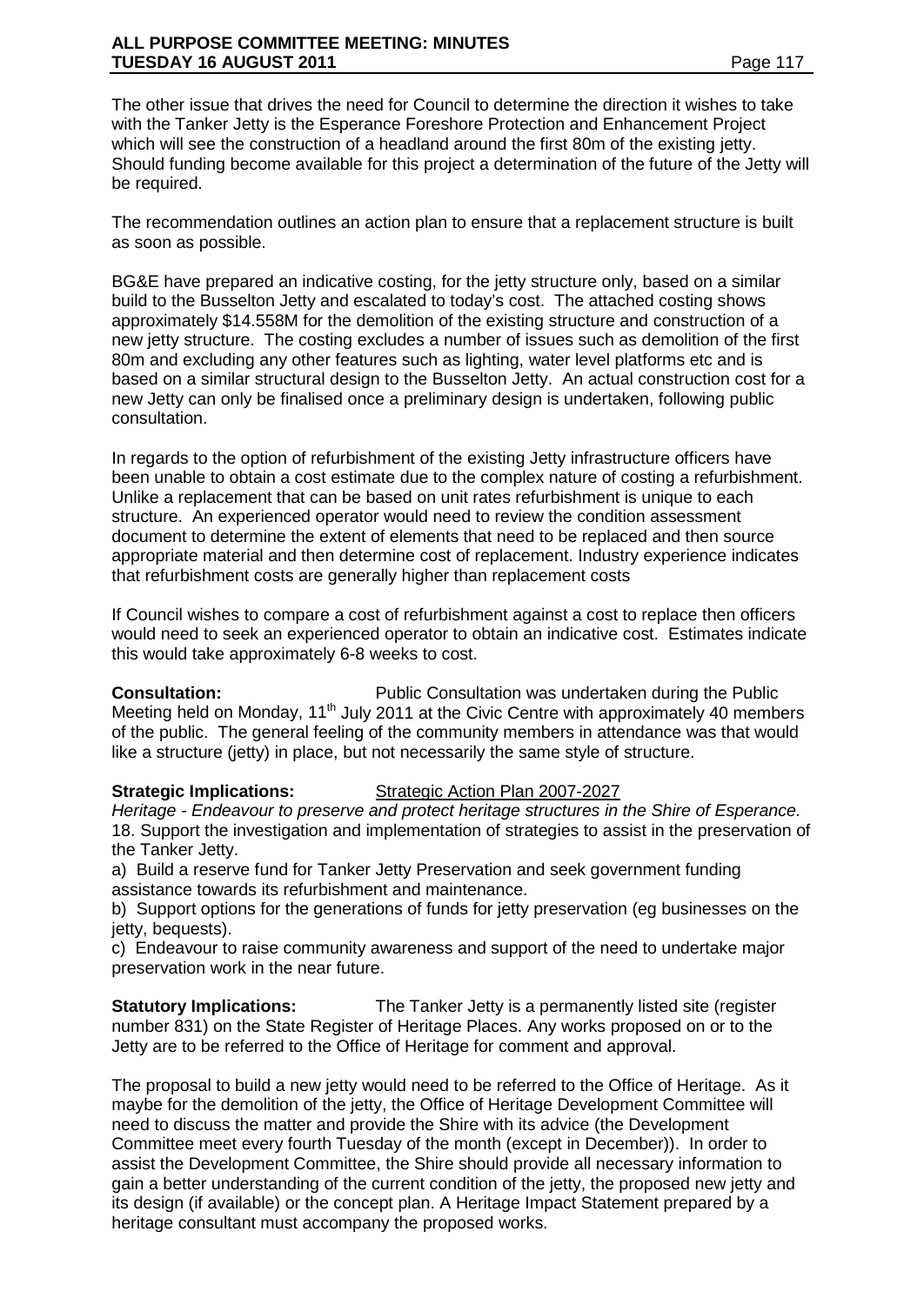**Policy Implications:** There are no known policy implications arising from the recommendations of this report.

**Environmental Considerations:** There are no known environmental considerations arising from the recommendations of this report.

**Asset Management Implications** The construction of a new Jetty will be a significant project that will have substantial impacts on future budgets.

|                                      | <b>Capital</b> | Annual        | <b>Comments</b>                      |
|--------------------------------------|----------------|---------------|--------------------------------------|
|                                      | \$12.3M        |               | Not including Demolition of current  |
|                                      |                |               | Jetty                                |
| Interest (Economic Cost)*            |                | \$982,000     | 8%                                   |
| Depreciation (Ongoing                |                | \$245,000     | Per annum over 50 years              |
| Cost)                                |                |               |                                      |
| <b>Operational &amp; Maintenance</b> |                | \$320,000     | Per annum over 50 years              |
| (Ongoing Costs)**                    |                |               |                                      |
| <b>Demolition</b>                    |                | 45,000<br>\$. | \$2,271,000 annualised over 50 years |
|                                      |                | \$1,592,000   |                                      |

The annualised cost of a new Jetty can be calculated as follows;

\*Should the project be fully funded by grant money this figure can be excluded \*\*Based on Annual Cost = 1.3 x (Net Present Value/Design life)

As stated in the body of the report it also appears that once a new structure has been built that the ongoing maintenance and renewal costs into the future are the sole responsibility of the local government. The figure of \$1,592,000 is what would be required to operate and maintain a jetty structure per annum if it was built to the same size as the current structure. Council currently spends approximately \$27,000pa on operational expenditure and \$70,000pa on structural repairs.

**Financial Implications:** BG&E were heavily involved in the replacement of the Busselton Jetty. BG&E have calculated an indicative cost to demolish and reconstruct the Esperance Tanker Jetty based on the costing of the recently renewed Busselton Jetty and escalated for regional loading and taking into account inflation.

If the Tanker Jetty Headland is constructed as part of the Esperance Foreshore Protection and Enhancement Project (EFPEP) then the first 80m of the jetty would no longer be required and the indicative cost to demolish the jetty and construct a new structure from Pier 30 to 143 is \$14.6M, consisting of \$2.3M for demolition and \$12.3M for new construction.

There are two Reserve Accounts that relate to the Tanker Jetty, balances as at 30 June 2011 are;

| <b>Tanker Jetty Reserve</b>          | \$1,489,920 |
|--------------------------------------|-------------|
| <b>Tanker Jetty Donation Reserve</b> | \$28,186    |

The Tanker Jetty Reserve Account includes \$1m that has been allocated to the Shire of Esperance by the Royalties for Regions programme through the Country Local Government Fund in the first year of the grants.

There has been approximately \$626,000 of renewal and upgrade works undertaken on the jetty since 1996, while approximately \$133,000 has been spent on operations since 2000. Traditionally over the last 5 years \$70,000 has been allocated annually since 2006 and any funds not expended have been placed into reserve.

In terms of the structural assessment \$134,285 has been expended on the Esperance Tanker Jetty Structural Assessment and a further \$85,215 was expended on the Tanker Jetty Wave Study.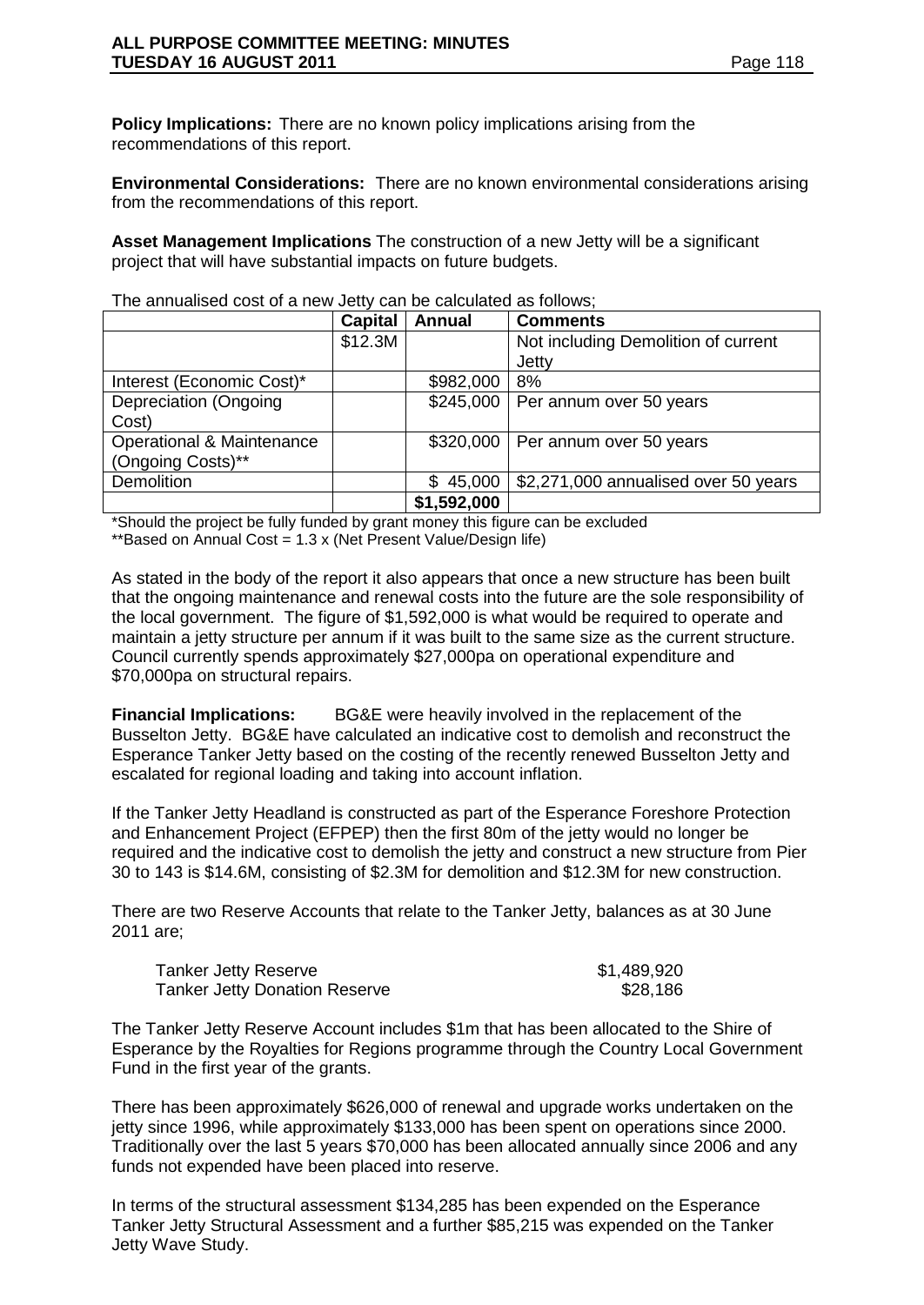**Officer's/ Committee Recommendation: Moved: Cr Rodgers Seconded:** 

#### **AP0811-397**

**That Council:**

- **1. Accepts that the existing Tanker Jetty is now beyond its useful life and supports its complete replacement as a priority.**
- **2. Requests the CEO prepare preliminary designs for a new jetty based on community consultation.**
- **3. Requests the CEO to prepare a business case (including capital costs, whole of life costs, operational costs and renewal costs) for the development of a new jetty structure based on the agreed jetty design.**
- **4. Requests the CEO commence lobbying the Western Australian and Australian Governments for funding to replace the Tanker Jetty.**
- **5. Requests the CEO seek expressions of interest from heritage consultants to prepare a Heritage Impact Statement for the proposed demolition of the Tanker Jetty and the replacement jetty.**
- **6. Refer the proposal to demolish the Tanker Jetty and plans for a new jetty, together with a Heritage Impact Statement, to the Office of Heritage.**

**CARRIED F8 - A1** *(Against Cr Pearce)*

**Voting Requirements:** Simple Majority.

**Council Resolution:** 00811-1665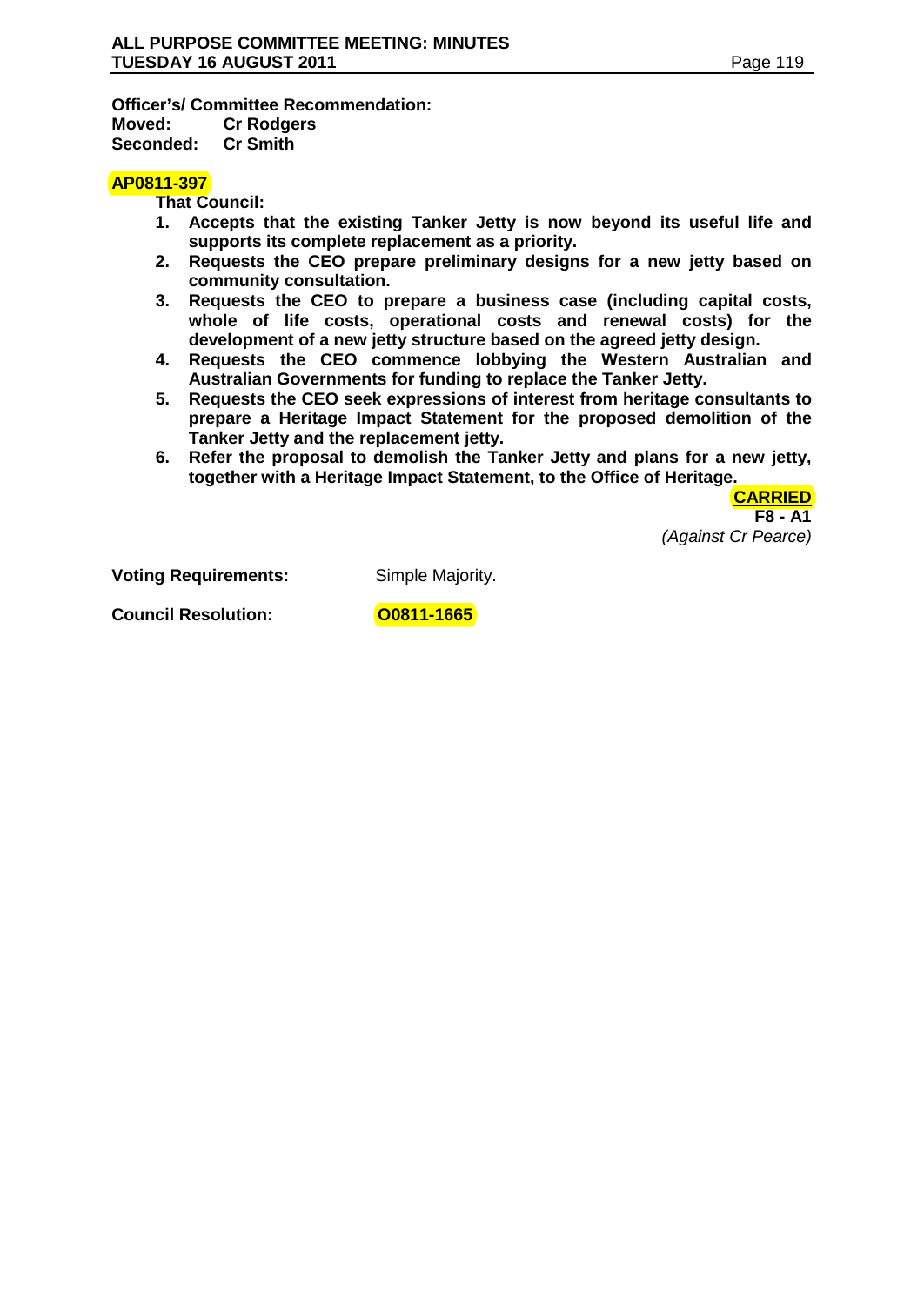$\hat{\mathcal{L}}$ 

l,

# **ATTACHMENT A**

#### P09171 8 Aug 2011

# ESPERANCE TANKER JETTY - STEEL PILE OPTION



Reconstruction Pier 30 to 143 - Steel Piles

 $1.0$ Demolition

| Item No. | Description                                                                                                                                                                             | Quantity   Unit |       | Rate         | Total (ex GST)     |
|----------|-----------------------------------------------------------------------------------------------------------------------------------------------------------------------------------------|-----------------|-------|--------------|--------------------|
| 1.1      | Remove existing handrail off existing<br>iettv<br>Works shall include, removing the existing<br>handrail and disposal.                                                                  | 520             | m     | 70.00<br>S   | 36.400.00<br>\$    |
| 1.2      | Removal of existing jetty superstructure<br>Works shall include, removal and disposal of<br>existing concrete overlay, timber decking and<br>stringers.                                 | 2400            | $m^2$ | 650.00<br>£. | 1,560,000.00<br>£  |
| 1.3      | Removal of existing piers<br>Works shall include, removal of timber<br>corbels, halfcaps, cross-bracing, walers and<br>cutting off piles at sea bed level. All items to<br>be disposed. | 114             | No    | 6,000.00     | 684,000.00<br>l Si |
|          | <b>ESTIMATED</b><br><b>TOTAL</b><br><b>SUM</b><br><b>DISMANTLING AND DEMOLITION</b>                                                                                                     |                 |       |              | 2,280,400.00<br>s  |

**Steel Piling**  $2.0$ 

 $\sim$ 

|          | Piers at 10.7m spacing (49 No), two piles each pier.                                                                                                                                                                                                                                                      |                      |      |      |            |                         |                |
|----------|-----------------------------------------------------------------------------------------------------------------------------------------------------------------------------------------------------------------------------------------------------------------------------------------------------------|----------------------|------|------|------------|-------------------------|----------------|
| Item No. | <b>Description</b>                                                                                                                                                                                                                                                                                        | <b>Quantity Unit</b> |      | Rate |            |                         | Total (ex GST) |
| 2.1      | Allow for mobilisation and demobilisation<br>of piling plant                                                                                                                                                                                                                                              | 1                    | Item | \$   | 450,000.00 | \$.                     | 450,000.00     |
| 2.2      | Fabrication, and delivery to site of<br>406CHS12.7 steel piles (98 No)<br>Works shall include shop detailing, fabrication<br>of piles into required lengths, transport to site.                                                                                                                           | 1666                 | m    | \$   | 320.00     | S                       | 533,120.00     |
| 2.3      | Protective treatment to surface of piles<br>Works shall include Abrasive grit blast<br>cleaning, interzone 954, painting etc.                                                                                                                                                                             | 2125                 | m2   | S    | 100.00     | \$                      | 212,500.00     |
| 2.4      | Preparation, handling and pitching of piles<br>Works shall include, transport from storage<br>site, preparation of pile toe and head, fixing<br>pile in piling plant ready for driving.                                                                                                                   | 98                   | No   | \$   | 2,350.00   | \$                      | 230,300.00     |
| 2.5      | Driving of steel piles driven in water<br>Works shall include preboring, dollying below<br>existing ground, compiling pile records, driving<br>piles including temporary supports and any<br>necessary guide arrangements, temporary<br>compressions, moving piling plant and<br>equipment between piles. |                      | m    | incl |            | \$                      |                |
| 2.6      | Site welded splice to steel pile<br>(Provisional)<br>Work shall include cutting off and disposal of<br>surplus length of pile, forming connection with<br>old work including welding.                                                                                                                     | 98                   | No   | S    | 4,000.00   | S                       | 392,000.00     |
| 2.7      | Preparing top of steel pile<br>Works shall include cutting off and disposal of<br>surplus length of pile, notch to receive fullcap.<br>weld partial cap plates.                                                                                                                                           | 98                   | No   | \$   | 1,000.00   | $\overline{\mathbb{S}}$ | 98,000.00      |
|          | <b>ESTIMATED TOTAL</b><br>$SUM -$<br><b>STEEL</b><br>PILING                                                                                                                                                                                                                                               |                      |      |      |            | \$                      | 1,915,920.00   |

 $\mathcal{L}$  . The set of the set of the set of the set of the set of the set of the set of the set of the set de les productions de la company de la production de la company de la company de la company de la company de l

Page 1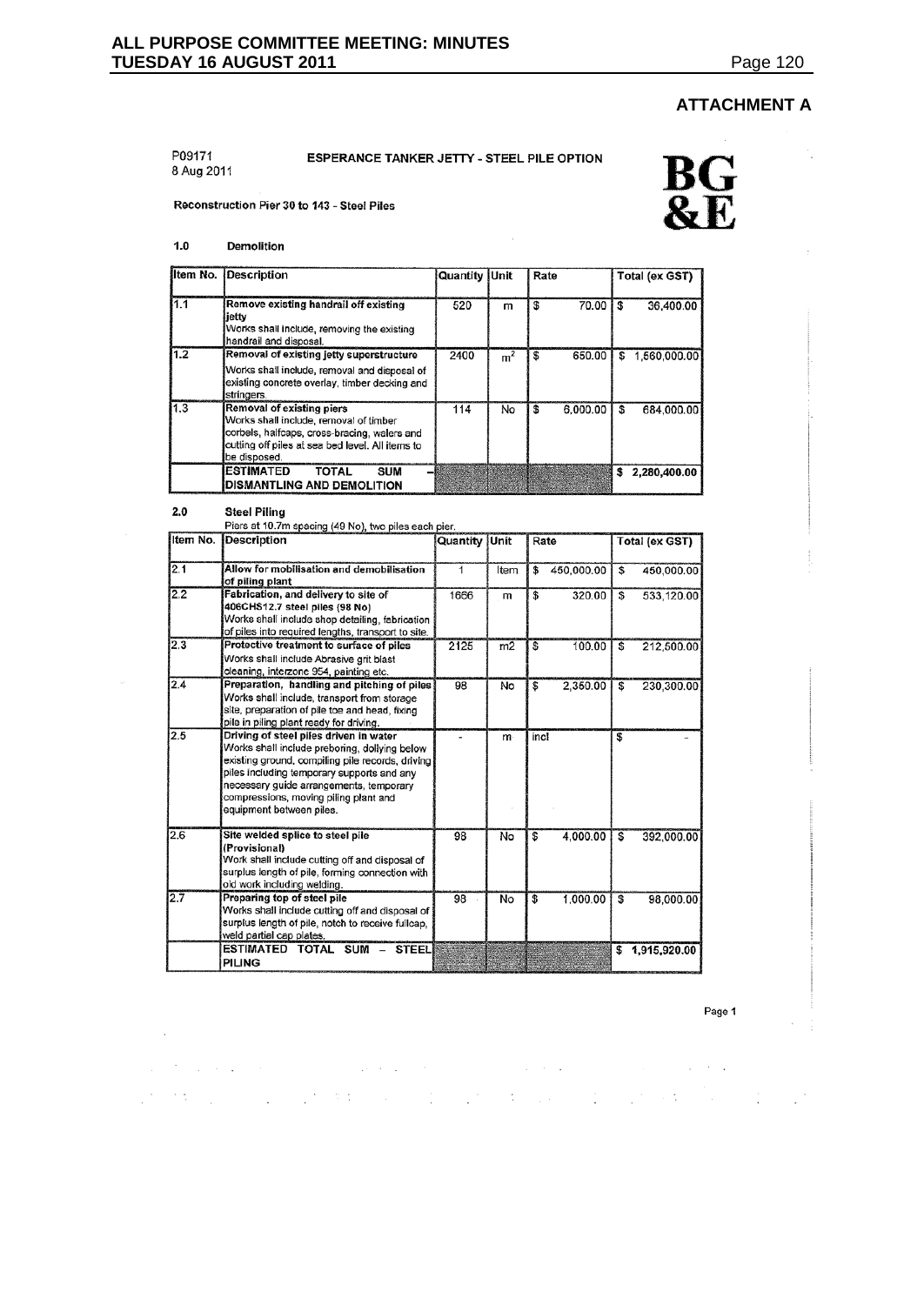ių.

# **ATTACHMENT A**

P09171 8 Aug 2011

# ESPERANCE TANKER JETTY - STEEL PILE OPTION



#### $3.0$ **Structural Steel**

|     | Item No. Description                                                                                                                                                                               | <b>Quantity Unit</b> |      | Rate            | Total (ex GST)     |
|-----|----------------------------------------------------------------------------------------------------------------------------------------------------------------------------------------------------|----------------------|------|-----------------|--------------------|
|     |                                                                                                                                                                                                    | 14.3                 |      | 28,215.00<br>S  | 403,474.50<br>£.   |
| 3.1 | 300x200x10 RHS Fullcap 98 No x 4m long)                                                                                                                                                            |                      |      |                 |                    |
|     | Works shall include, shop drawings,<br>fabrication, protective treatment, erection<br>including temporary bracing and support, site<br>welding and making good surface treatment<br>etc.           |                      |      |                 |                    |
| 3.2 | 460UB82 Stringer beams (1040m long o/all)<br>Works shall include, shop drawings,<br>fabrication, protective treatment, erection<br>including temporary bracing and support,<br>splices, bolts etc. | 85                   |      | 17,850.00<br>\$ | \$1,517,250.00     |
| 3.3 | Allow for all baseplates, cap plates, end<br>plates, splice plates, attached and loose<br>connections not separately identified, fitted                                                            |                      | Item | incl            | S                  |
|     | stiffeners & the like required<br>SUM<br><b>TOTAL</b><br><b>ESTIMATED</b><br><b>STRUCTURAL STEEL</b>                                                                                               |                      |      |                 | 1,920,724.50<br>\$ |

#### **Precast Concrete Deck Planks**  $\bf 4.0$

|      | Item No. Description                                                                                                                                                                                                         | Quantity Unit |    | Rate         |   | Total (ex GST) |
|------|------------------------------------------------------------------------------------------------------------------------------------------------------------------------------------------------------------------------------|---------------|----|--------------|---|----------------|
| 14.1 | Precast concrete deck planks 4000 long x<br>750 wide x 200 thick<br>Works shall include formwork, reinforcement,<br>cast in sleeves, Grade S50 concrete, curing,<br>erection onto bedding strip, grouting stud<br>holes etc. | 2080          | m2 | 350.00<br>£. | S | 728,000.00     |
| 4.2  | Reid 'Swiftlift' foot anchor cast into precast<br>concrete deck planks<br>Works shall include supply with hot dipped<br>galvanised treatment, casting into planks with<br>recess former, grouting recess at completion.      | 1400          | No | 60.00        |   | 84,000.00      |
|      | ESTIMATED TOTAL SUM - PRECAST<br><b>CONCRETE DECK PLANKS</b>                                                                                                                                                                 |               |    |              |   | 812,000.00     |

#### Falsework  $5.0\,$

 $\mathcal{L}_{\mathcal{L}}$ 

 $\mathcal{I}$ 

 $\mathcal{L}(\mathcal{A})$  and  $\mathcal{L}(\mathcal{A})$  and

|      | Item No. Description                                                                         | Quantity Unit |   | Rate       | Total (ex GST) |
|------|----------------------------------------------------------------------------------------------|---------------|---|------------|----------------|
| 15.1 | <b>Falsework to jetty superstructure</b><br>Work shall include all erection and removal on I | 2080          | m | 75.00   \$ | 156,000.00     |
|      | completion<br><b>SUM</b><br>TOTAL<br><b>ESTIMATED</b><br><b>FALSEWORK</b>                    |               |   |            | 156,000.00     |

 $\mathcal{L}_{\mathcal{A}}$  is a simple polarization of the space of the space of the space of the space  $\mathcal{A}$ 

sure that the company of the second company of the company of the company of the company of the company of the

Page 2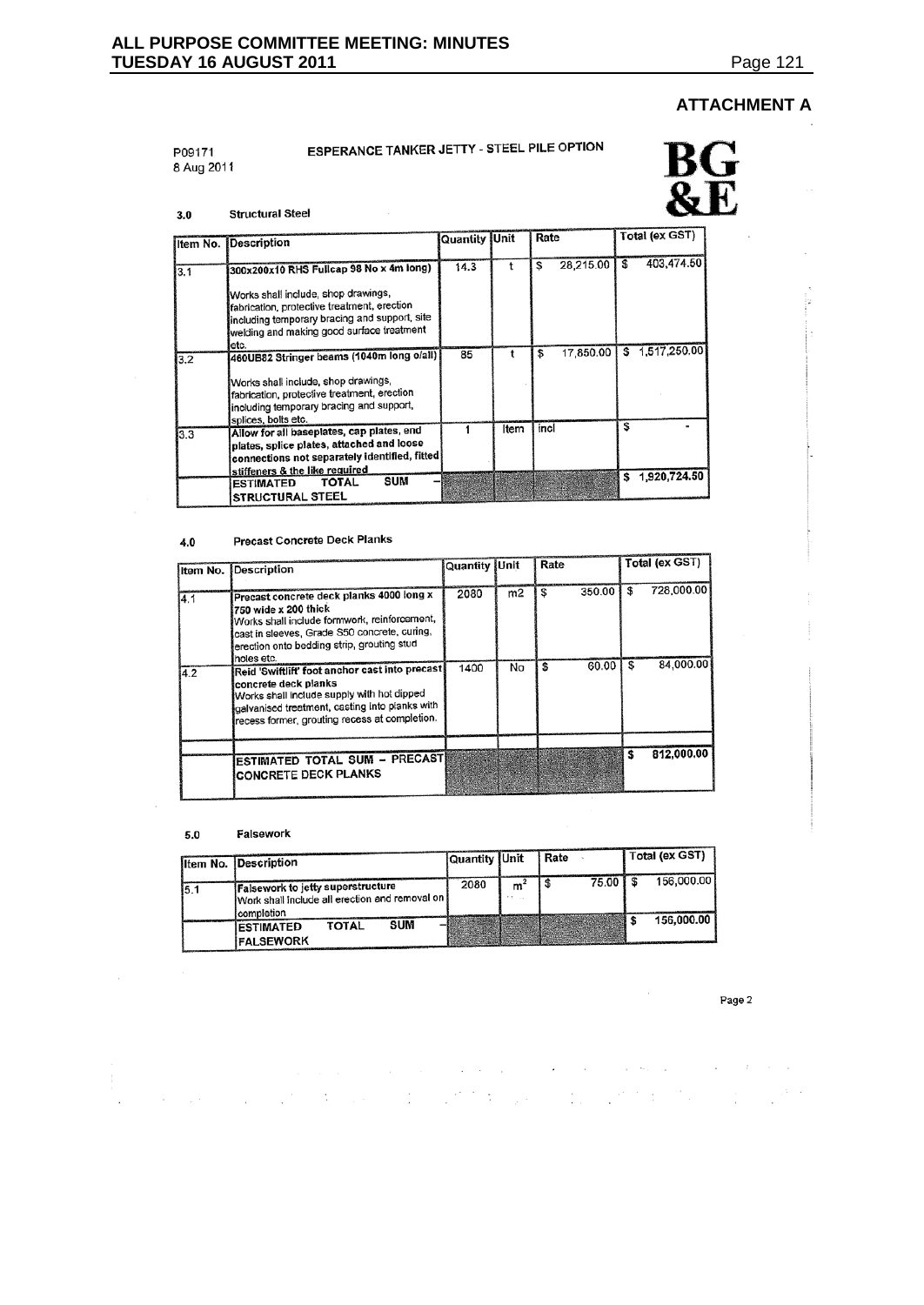#### **ALL PURPOSE COMMITTEE MEETING: MINUTES TUESDAY 16 AUGUST 2011 Page 122**

### **ATTACHMENT B**



ander de la participation de la participation de la participation de la participation de la participation de l<br>Les participations de la participation de la participation de la participation de l'approximation de la partic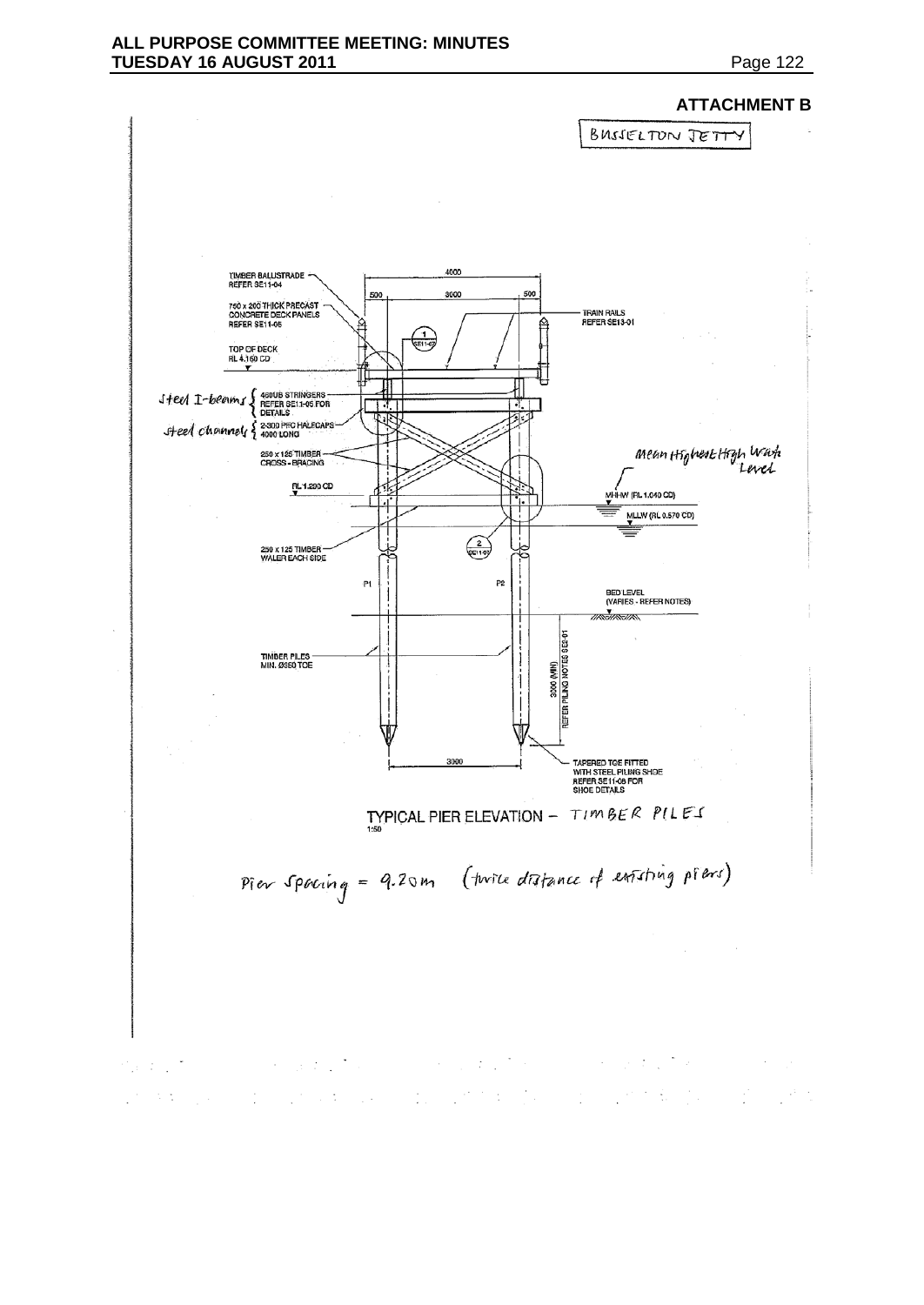# **ATTACHMENT B**

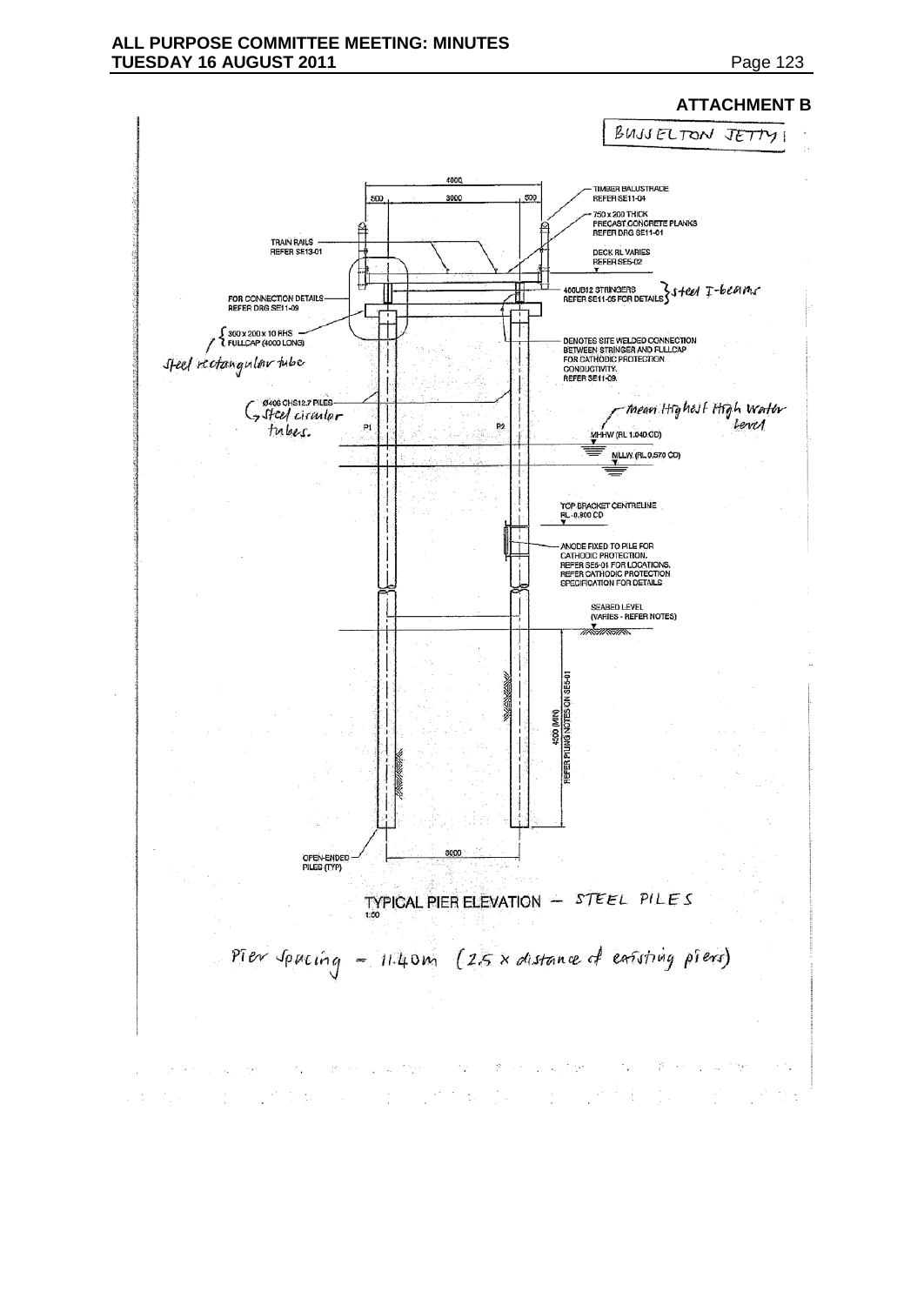| Ms D Hoffrichter          | Observer $-$ part of meeting                                           |
|---------------------------|------------------------------------------------------------------------|
| Mrs H Gee                 | Observer – part of meeting                                             |
| Mrs C Willoughby          | Observer – part of meeting                                             |
| Mrs A Cull                | Observer (Airport Coordinator Shire of Esperance) - part<br>of meeting |
| Ms L McIntyre             | Observer from 1.29pm                                                   |
| Mr T Slater<br>Mr A Paull | Kalgoorlie Miner<br><b>Esperance Express</b>                           |

#### **2.2 APOLOGIES:**

Cr I S Mickel, JP President Rural Ward

# **2.3 NOTIFICATION OF GRANTED LEAVE OF ABSENCE:**

Cr Starcevich was granted leave of absence at the Ordinary Council Meeting held on 26 July 2011, for the period 10 August to 25 August 2011 inclusive.

## **3.0 PUBLIC QUESTION TIME**

Nil questions

## **4.0 DEPUTATIONS, PRESENTATIONS, INSPECTIONS, PETITIONS**

Nil this month

# **5.0 DECLARATION OF MEMBERS INTERESTS**

#### **5.1 DECLARATIONS OF FINANCIAL INTERESTS – LOCAL GOVERNMENT ACT SECTION 5.60A**

Nil declarations

## **5.2 DECLARATIONS OF PROXIMITY INTERESTS – LOCAL GOVERNMENT ACT SECTION 5.60B**

Nil declarations

#### **5.3 DECLARATIONS OF IMPARTIALITY INTERESTS – ADMIN REGULATIONS SECTION 34C**

- Cr Stewart Item 7.8 (Page 98) Budget Amendment Noel White Pavilion and Basketball Stadium Renovation Plans as she is a life member of the Agricultural Society
- Cr Pearce Item 7.8 (Page 98) Budget Amendment Noel White Pavilion and Basketball Stadium Renovation Plans as he is a member of the Agricultural Society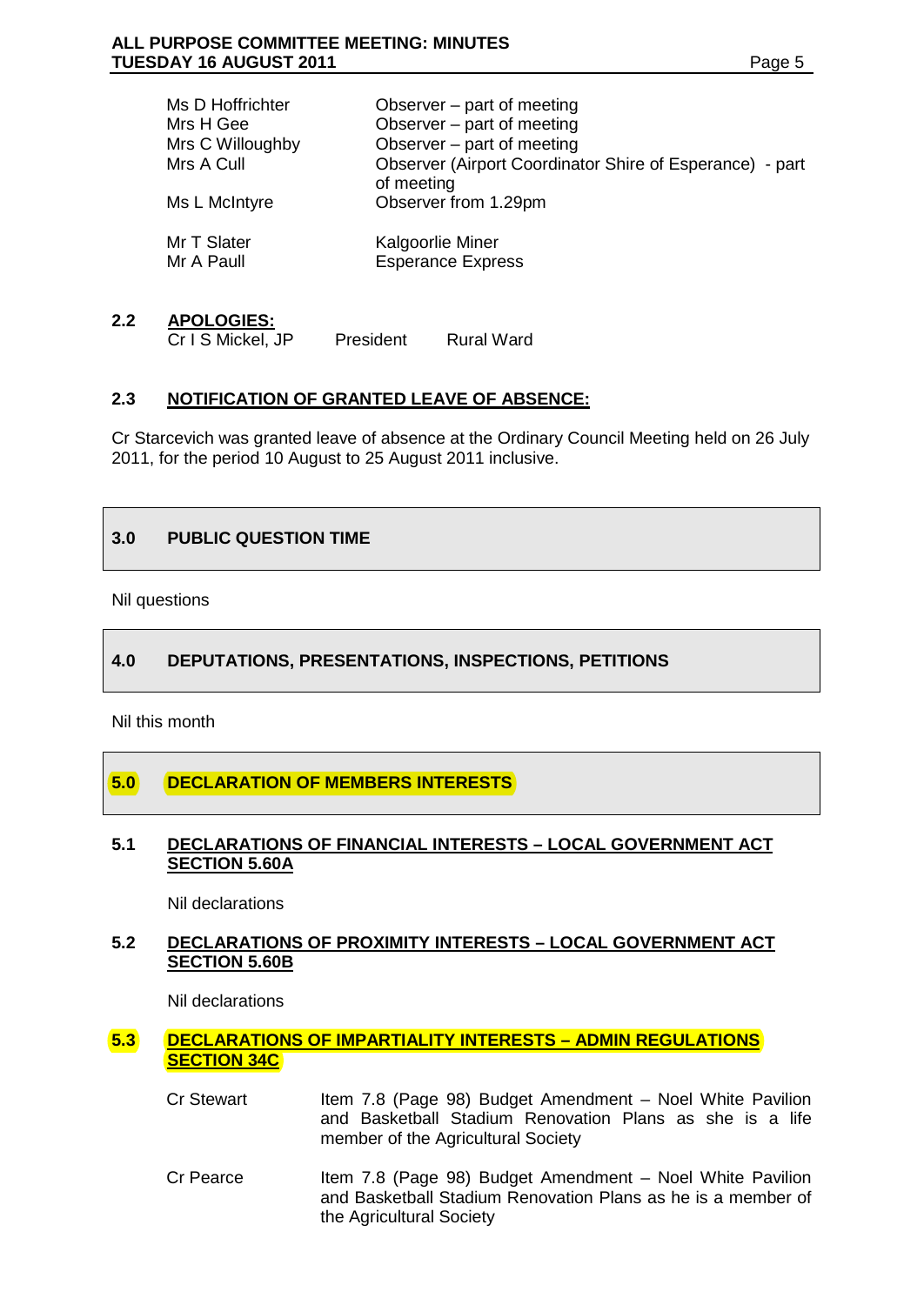| <b>Cr Penny</b>    | Item 7.11 (Page 110) Tanker Jetty Risk Assessment & Item 7.12<br>(Page 115) Tanker Jetty Condition Assessment as his employer<br>was involved with the "Push Your Boss off the Jetty" promotion. |
|--------------------|--------------------------------------------------------------------------------------------------------------------------------------------------------------------------------------------------|
| <b>Cr Reynolds</b> | <b>Item 7.11 (Page 110) Tanker Jetty Risk Assessment &amp; Item 7.12</b><br>(Page 115) Tanker Jetty Condition Assessment as he is a<br>tourism operator                                          |

# **6.0 CONFIRMATION OF MINUTES**

**Committee Recommendation: Cr Penny<br>Cr Rodgers Seconded:** 

**AP0811-384**

**That the Minutes of the All Purpose Committee meeting held on 19 July 2011, be confirmed as a true and correct record.**

> **CARRIED F9 - A0**

**Voting Requirement:** Simple Majority

**Council Resolution: O0811-1665**